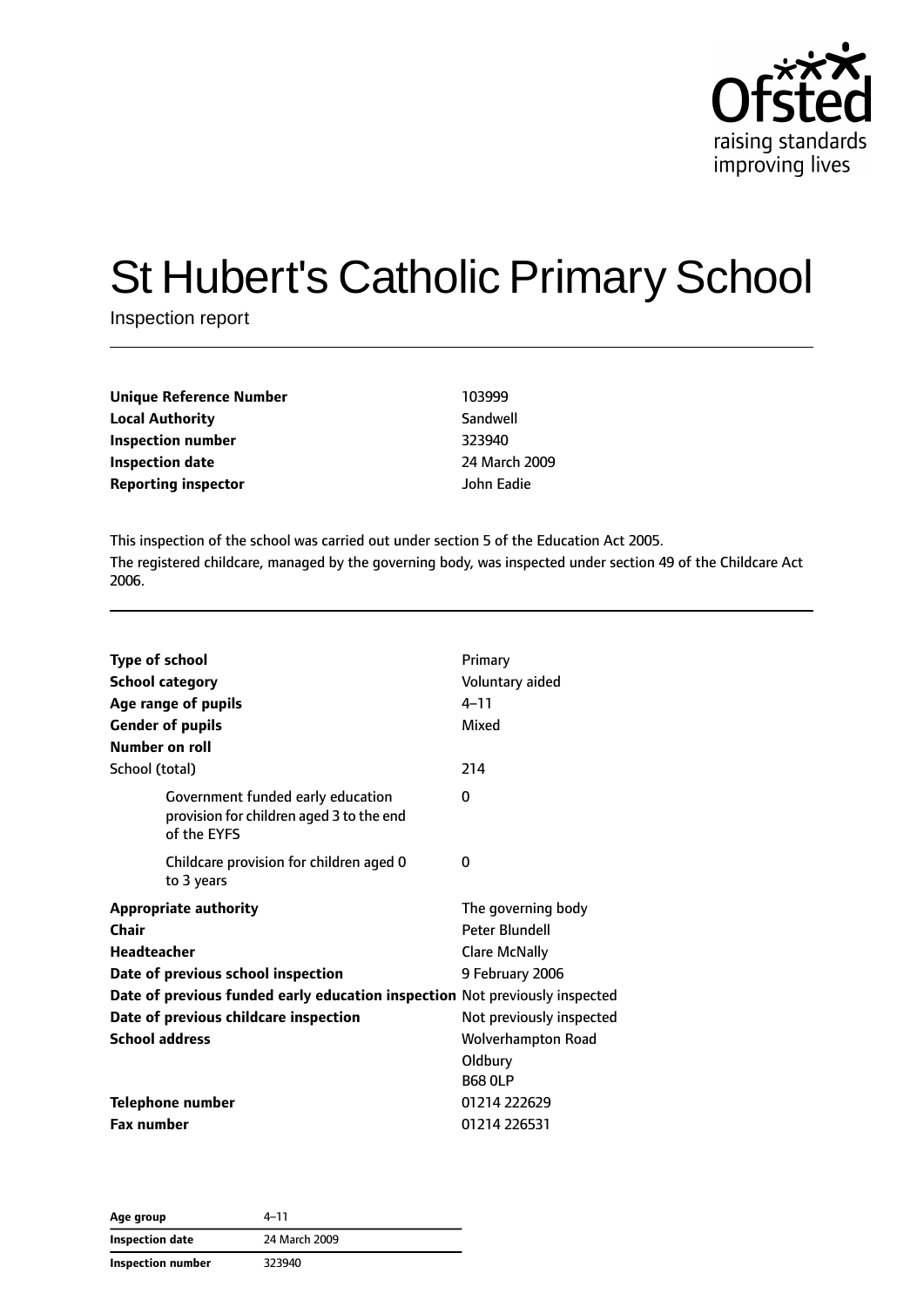.

<sup>©</sup> Crown copyright 2009

Website: www.ofsted.gov.uk

This document may be reproduced in whole or in part for non-commercial educational purposes, provided that the information quoted is reproduced without adaptation and the source and date of publication are stated.

Further copies of this report are obtainable from the school. Under the Education Act 2005, the school must provide a copy of this report free of charge to certain categories of people. A charge not exceeding the full cost of reproduction may be made for any other copies supplied.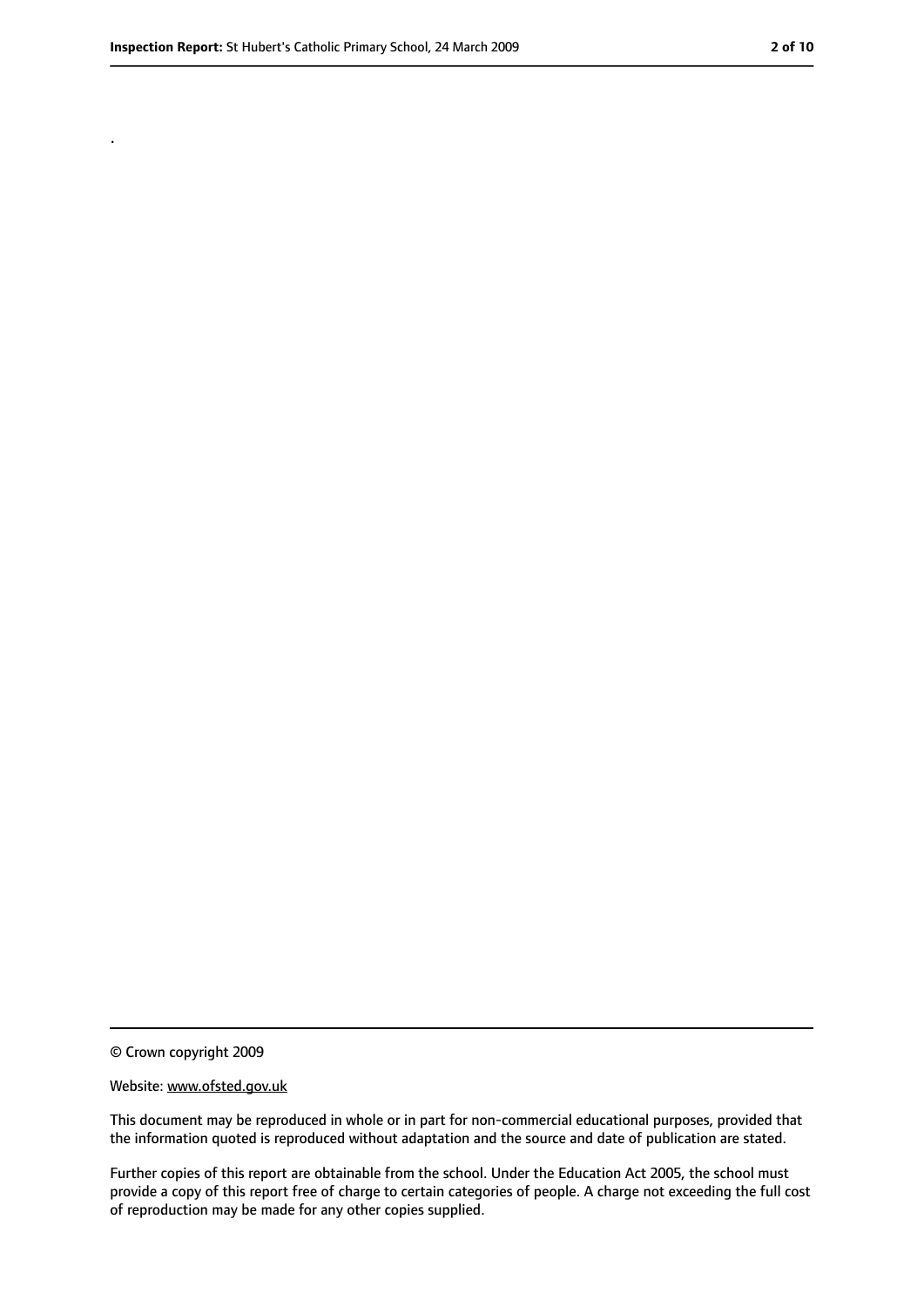# **Introduction**

The inspection was carried out by two additional inspectors, who evaluated the overall effectiveness of the school and investigated the following issues:

- whether the quality of teaching and learning and pupils' progress is as good in Years 3 and 4 as it is in the rest of the school
- the reasons for the variability in standards in English from year to year, when standards in mathematics and science are consistent
- whether pupils are involved sufficiently in self-assessment and if the learning targets set for them help them to improve their work.

Evidence was gathered from discussions with leaders, the chair of governors, pupils, parents and staff, visits to all classes, scrutiny of pupils' work, observation of other aspects of the school day such as assembly, break and lunchtime, and analysis of parents' questionnaires and school documentation, in particular data on pupils' progress. Other aspects of the school's work were not investigated in detail, but the inspectors found no evidence to suggest that the school's own assessments, as given in its self-evaluation, were not justified, and these have been included where appropriate in this report.

#### **Description of the school**

St Hubert's Catholic is an average-sized primary school which serves the local area and wider Catholic community. A large majority of the pupils are of White British heritage, although more than a quarter represent a wide range of minority ethnic backgrounds. Almost one in ten pupils does not speak English at home, although very few of these are at an early stage of learning English. The proportion of pupils eligible for free school meals is well below average, as is the proportion identified with learning difficulties and/or disabilities. Early Years Foundation Stage provision is made in one Reception class. There is a privately managed nursery, which operates in a specially designed room attached to the school. The school runs a breakfast and after-school club, which is attended by pupils in Reception to Year 6.

#### **Key for inspection grades**

| Grade 1 | Outstanding  |
|---------|--------------|
| Grade 2 | Good         |
| Grade 3 | Satisfactory |
| Grade 4 | Inadequate   |
|         |              |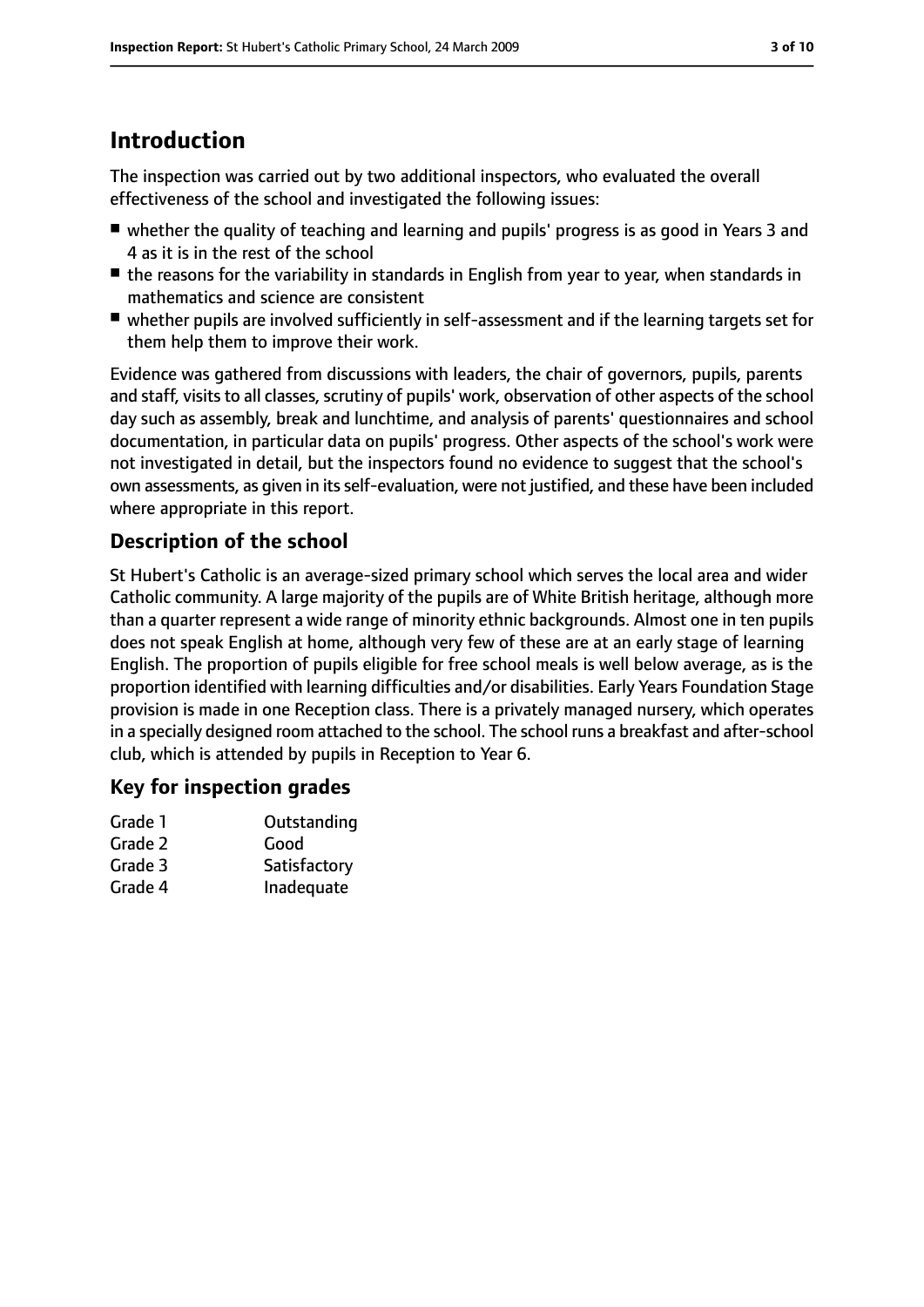#### **Overall effectiveness of the school**

#### **Grade: 2**

This is a good school. It has gone a considerable way down the road to becoming better than good and there are already several outstanding features. For instance, pupils behave extremely well and are exceptionally polite. They develop outstandingly well into caring, responsible young citizens, keenly aware of their place in society and their responsibilities towards it. This is demonstrated by the winning of a UNICEF Rights Respecting School award. Parents are extremely positive about the school, saying such things as, 'A great mix of good teaching and lots of fun for the children. Children are very caring of others.'

Pupils enjoy school enormously as they find the range of activities, both in lessons and out, extremely engaging and interesting. This is exemplified by the outstanding curriculum, where a very wide range of visits to places of interest and visitors into school give pupils' learning added relevance and interest. Pupils are also enthusiastic about the range of information and communication technology (ICT) resources available, for instance they thoroughly enjoy the class sets of personal digital assistants (PDAs) that they use regularly to aid their learning. They say that this saves them going to the ICT suite to access the internet. Links with schools, both locally and around the world, for example in India, and detailed studies of a Spanish village, add further interest and considerably aid pupils' understanding of cultures other than their own. A particular strength of the curriculum is that teachers identify in their weekly planning opportunities for pupils to practise their literacy and numeracy skills in other subjects.

Pupils are well aware of how to stay safe, both in school and in their daily lives. For instance, they talk knowledgeably about the potential dangers when using the internet. They are also extremely health conscious, taking full advantage of the wide range of sporting activities that take place after school. Pupils make an outstanding contribution to the school and wider community, willingly taking on a range of responsibilities to help in the smooth running of the school and demonstrating their wider care by being 'eco-buddies' for instance. These pupils help in the Big Spring Clean in the local area as well as organising events such as Baggy Jumper Day, when everyone is expected to come to school in thick jumpers and the school heating is turned off for the day to conserve energy and cut down carbon dioxide emissions. Pupils are prepared well for their future lives, although their relatively weaker skills of independent learning and basic skills in writing are holding this back from being outstanding.

A further outstanding area of practice is the care, guidance and support provided. Safeguarding and health and safety procedures were securely in place at the time of the inspection. All pupils are extremely well known by adults and their individual needs are very well catered for. An excellent example of this is the outstanding provision for pupils with learning difficulties and/or disabilities, which enables them to make outstanding progress relative to their abilities. There is also very good provision for those who are gifted and talented. For example, those gifted in ICT act as 'techno-buddies' who, as well as setting up computers, are often called upon to help staff sort out problems with computers.

Academic support and guidance are also outstanding. The school tracks the progress of all pupils rigorously and very effective interventions are provided for pupils who are in danger of falling behind. Clear targets are set for pupils' future learning in a number of subjects. However, pupils have quite a number of targets in each subject and are not always exactly sure of which they should be addressing at a particular time. Pupils are involved extremely well in assessing their own progress. For instance, in the pupil-led conferences at parents' evenings, pupils have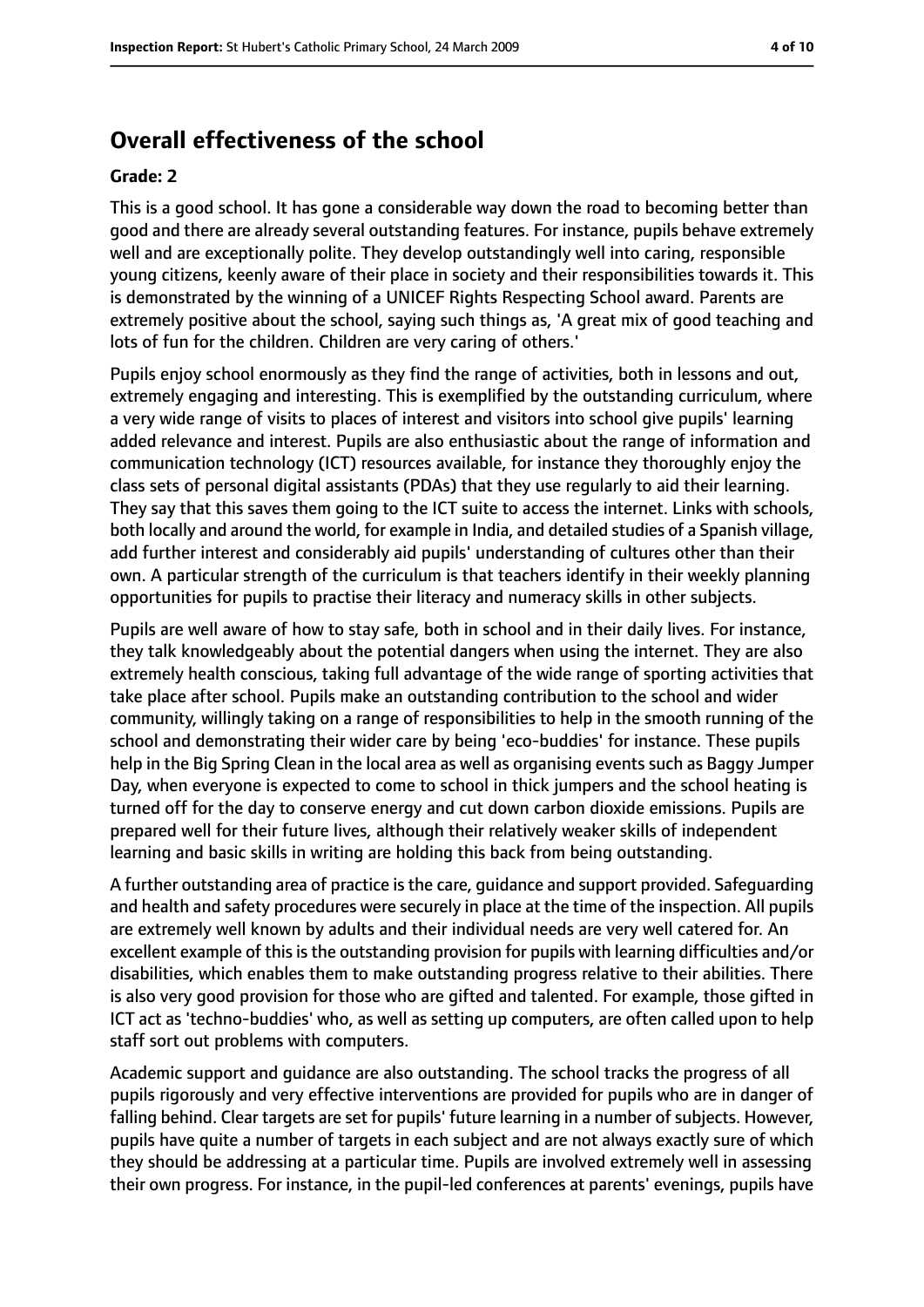very clear guidelines and take their parents through their successes and what they need to do to improve.

Children enter the school with levels of skill and knowledge broadly in line with those expected for their age. They make good progress in the Reception class because of the good provision made for them. This good progress continues through the rest of the school, including in Years 3 and 4. By the time they leave, pupils have reached standards that are significantly above average overall. This shows good achievement. These standards are often exceptionally high in reading, mathematics and science, but standards in writing are some way behind those in reading. These lower standards in writing are much of the reason for the variability in standards in English in recent years. The school has recognised this and very good plans are in place to raise standards. In particular, pupils' grammar and punctuation are not as good as one would expect, bearing in mind the standards they reach in other subjects.

Pupils' good progress is down to good teaching. It is outstanding in Years 2 and 6. Teaching assistants are key members of the teaching team; they are skilled and promote pupils' progress well. Teachers generally make good use of ICT such as their interactive whiteboards and voting pods, which engage and inspire pupils. They are skilled at questioning to get pupils to explain their thinking. Good use is made of paired discussions so that pupils have further opportunities to talk about what they are learning. An area for development is that pupils are not given sufficient opportunities for independent learning.

The success of the school is down to outstanding leadership and management. The path towards becoming outstanding is well recognised by the headteacher, who gives extremely clear direction. This is communicated very well and there is a tangible air of common purpose to provide the best for all children. Rigorous monitoring of effectiveness has provided a very clear picture of strengths and areas for development. For instance, the success of intervention strategies is measured by assessing the extra progressthat pupils have made to ensure that they are providing value for money. Community cohesion is promoted extremely well. The school has an acute awareness of the local community and has given pupils an excellent awareness of the wide range of faiths and cultures, not only in this country but in many parts of the world.

The school has progressed well since the last inspection, particularly in the maintaining of high standards in reading, mathematics and science, and the considerably improved curriculum. Bearing this in mind, alongside the shared desire to continue the momentum, the school is extremely well placed to make that final push to the summit.

#### **Effectiveness of the Early Years Foundation Stage**

#### **Grade: 2**

The good provision helps children to make good progress and develop good attitudes to their learning. Adults work well together so that the children know exactly what is expected of them. Children learn well because they have access to a good range of well-planned activities across the six areas of learning, both indoors and outdoors. However, the school has rightly recognised that development of the outdoor area and children's wider use of areas within the classroom will enhance learning and opportunities for independent choice further.

A significant number of children reach standards that are well above average by the time they enter Year 1. The use of a specific phonics programme has had a positive impact on children's language development, seen through their wide range of vocabulary and their ability to articulate their understanding. One child eruditely explained the need for a hard hat when constructing a tall building! The children behave very well and play collaboratively, displaying good confidence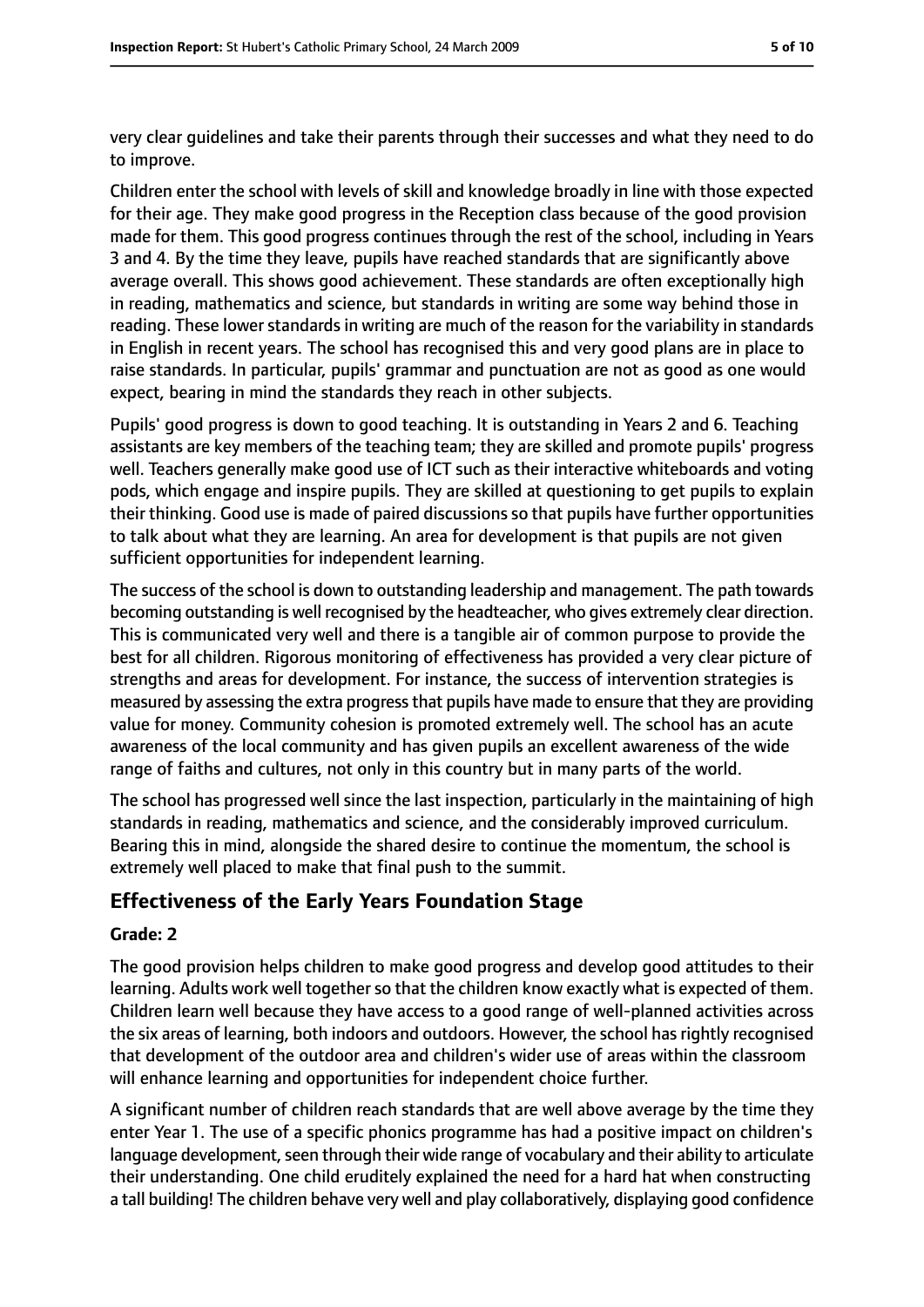as well as personal and social skills. Good quality care and secure understanding of welfare and safeguarding requirements ensure the children are safe. There are good induction procedures in place for both children and their parents and carers. The school has developed good links with the nursery, now located in the school building, and this helps children make a smooth transition into the Reception class and for consistent planning between the two settings. Leadership and management of the Early Years Foundation Stage are good. Areas for improvement, as well as strengths, have been identified and plans demonstrate a clear vision for further development of the provision.

#### **What the school should do to improve further**

- Raise standards in writing so that they are closer to those in reading, particularly by improving pupils' use of grammar and punctuation.
- Provide more opportunities for independent learning throughout the school, including in Reception so that pupils, particularly the more able, can take responsibility for planning their own learning.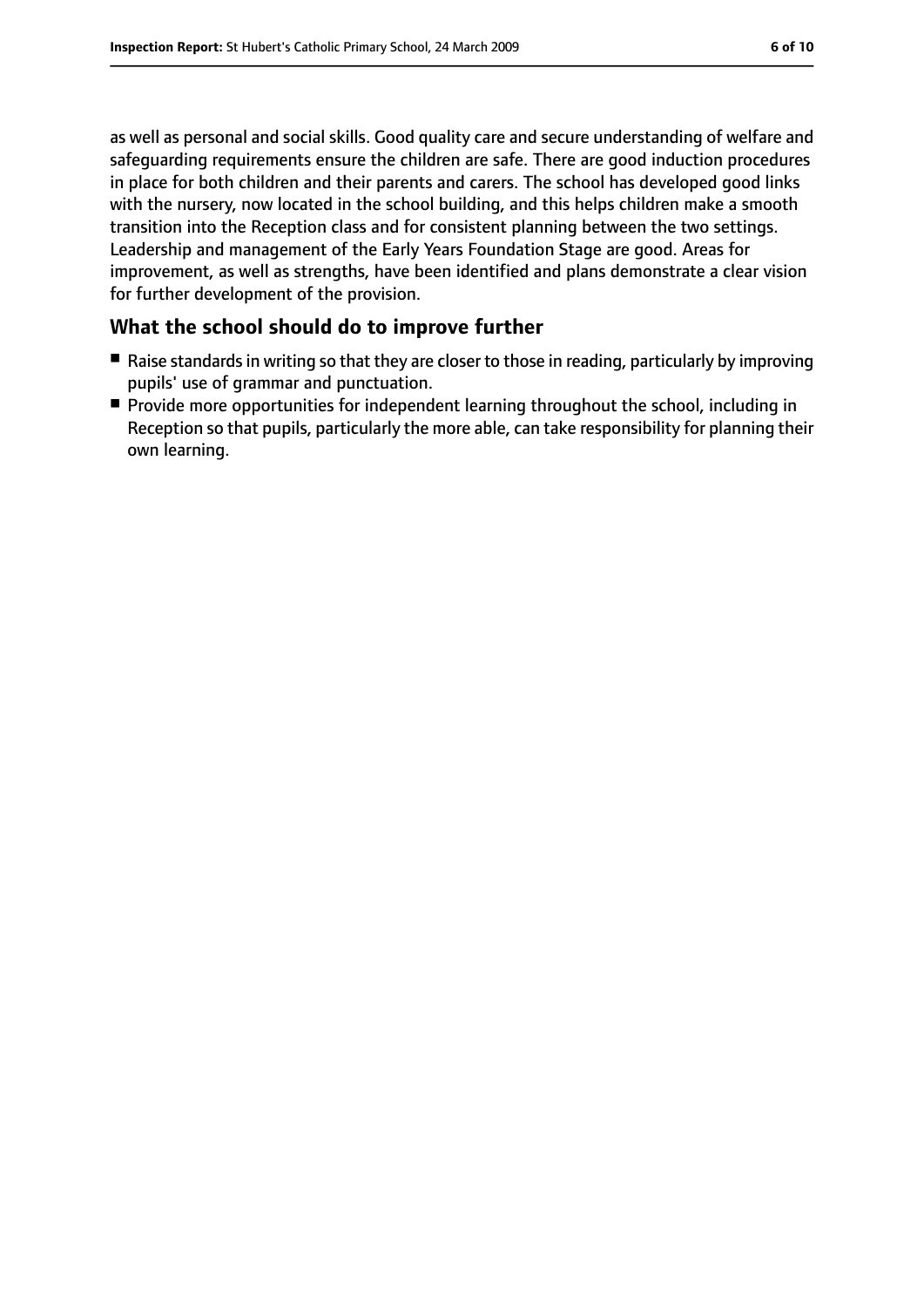**Any complaints about the inspection or the report should be made following the procedures set out in the guidance 'Complaints about school inspection', which is available from Ofsted's website: www.ofsted.gov.uk.**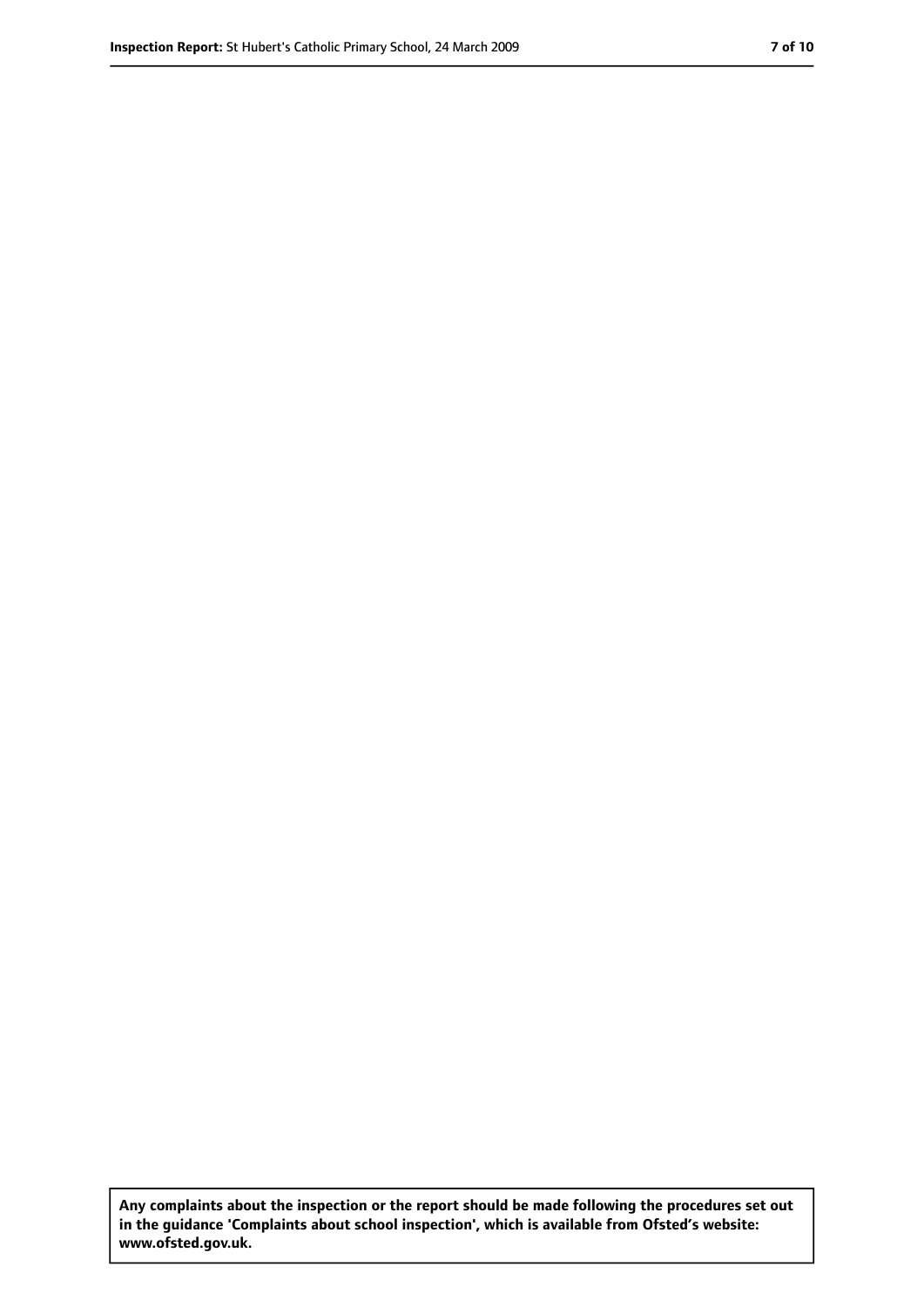# **Inspection judgements**

| Key to judgements: grade 1 is outstanding, grade 2 good, grade 3 satisfactory, and | School  |
|------------------------------------------------------------------------------------|---------|
| arade 4 inadequate                                                                 | Overall |

#### **Overall effectiveness**

| How effective, efficient and inclusive is the provision of<br>education, integrated care and any extended services in meeting the<br>needs of learners? |     |
|---------------------------------------------------------------------------------------------------------------------------------------------------------|-----|
| Effective steps have been taken to promote improvement since the last<br>inspection                                                                     | Yes |
| How well does the school work in partnership with others to promote learners'<br>well being?                                                            |     |
| The capacity to make any necessary improvements                                                                                                         |     |

## **Effectiveness of the Early Years Foundation Stage**

| How effective is the provision in meeting the needs of children in the<br><b>EYFS?</b>       |  |
|----------------------------------------------------------------------------------------------|--|
| How well do children in the EYFS achieve?                                                    |  |
| How good are the overall personal development and well-being of the children<br>in the EYFS? |  |
| How effectively are children in the EYFS helped to learn and develop?                        |  |
| How effectively is the welfare of children in the EYFS promoted?                             |  |
| How effectively is provision in the EYFS led and managed?                                    |  |

#### **Achievement and standards**

| How well do learners achieve?                                                                               |  |
|-------------------------------------------------------------------------------------------------------------|--|
| The standards <sup>1</sup> reached by learners                                                              |  |
| How well learners make progress, taking account of any significant variations<br>between groups of learners |  |
| How well learners with learning difficulties and/or disabilities make progress                              |  |

#### **Annex A**

<sup>&</sup>lt;sup>1</sup>Grade 1 - Exceptionally and consistently high; Grade 2 - Generally above average with none significantly below average; Grade 3 - Broadly average to below average; Grade 4 - Exceptionally low.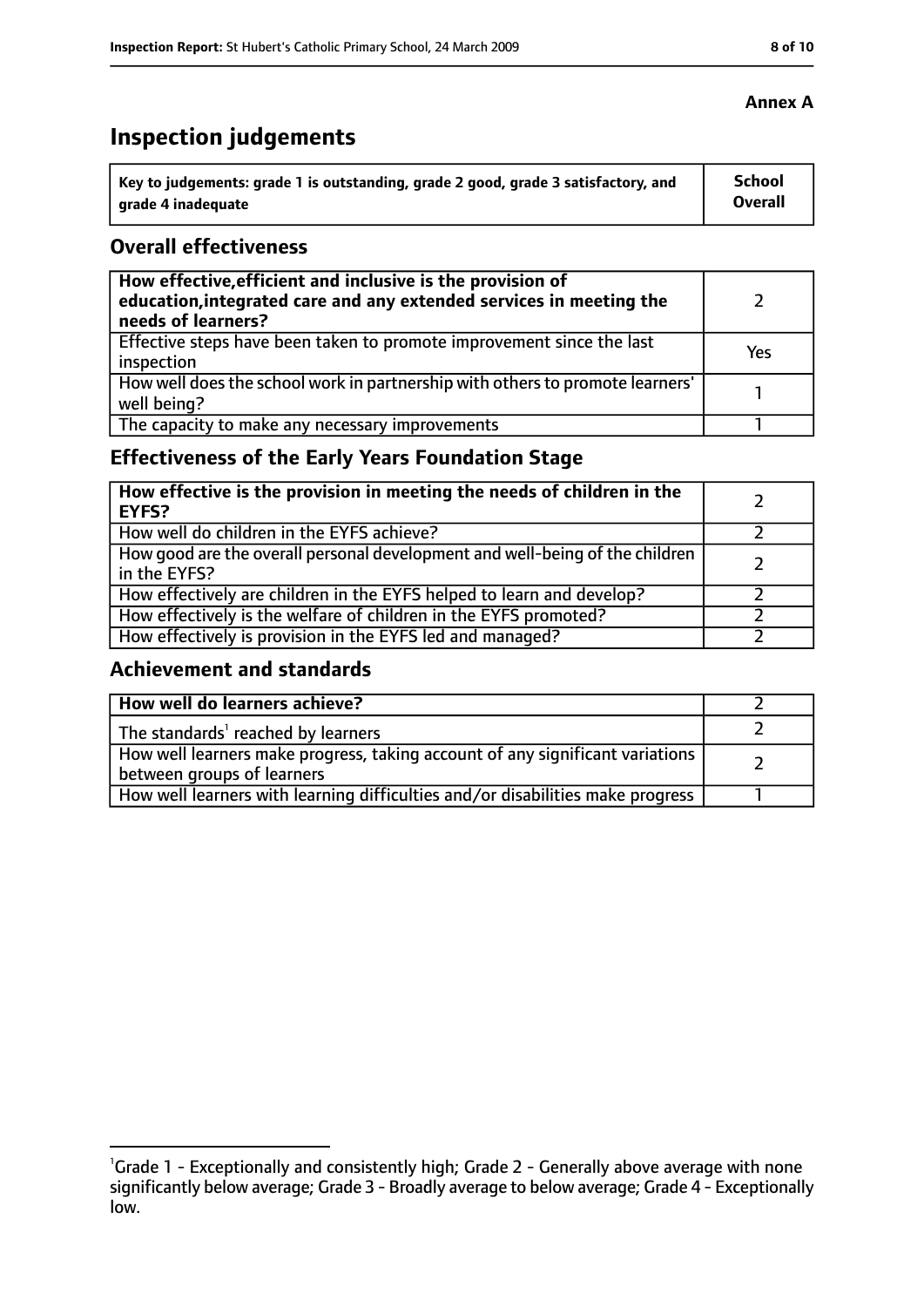## **Personal development and well-being**

| How good are the overall personal development and well-being of the<br>learners?                                 |  |
|------------------------------------------------------------------------------------------------------------------|--|
| The extent of learners' spiritual, moral, social and cultural development                                        |  |
| The extent to which learners adopt healthy lifestyles                                                            |  |
| The extent to which learners adopt safe practices                                                                |  |
| The extent to which learners enjoy their education                                                               |  |
| The attendance of learners                                                                                       |  |
| The behaviour of learners                                                                                        |  |
| The extent to which learners make a positive contribution to the community                                       |  |
| How well learners develop workplace and other skills that will contribute to<br>their future economic well-being |  |

# **The quality of provision**

| How effective are teaching and learning in meeting the full range of<br>learners' needs?              |  |
|-------------------------------------------------------------------------------------------------------|--|
| How well do the curriculum and other activities meet the range of needs and<br>interests of learners? |  |
| How well are learners cared for, quided and supported?                                                |  |

## **Leadership and management**

| How effective are leadership and management in raising achievement<br>and supporting all learners?                                              |           |
|-------------------------------------------------------------------------------------------------------------------------------------------------|-----------|
| How effectively leaders and managers at all levels set clear direction leading<br>to improvement and promote high quality of care and education |           |
| How effectively leaders and managers use challenging targets to raise standards                                                                 |           |
| The effectiveness of the school's self-evaluation                                                                                               |           |
| How well equality of opportunity is promoted and discrimination eliminated                                                                      |           |
| How well does the school contribute to community cohesion?                                                                                      |           |
| How effectively and efficiently resources, including staff, are deployed to<br>achieve value for money                                          |           |
| The extent to which governors and other supervisory boards discharge their<br>responsibilities                                                  |           |
| Do procedures for safequarding learners meet current government<br>requirements?                                                                | Yes       |
| Does this school require special measures?                                                                                                      | <b>No</b> |
| Does this school require a notice to improve?                                                                                                   | No        |